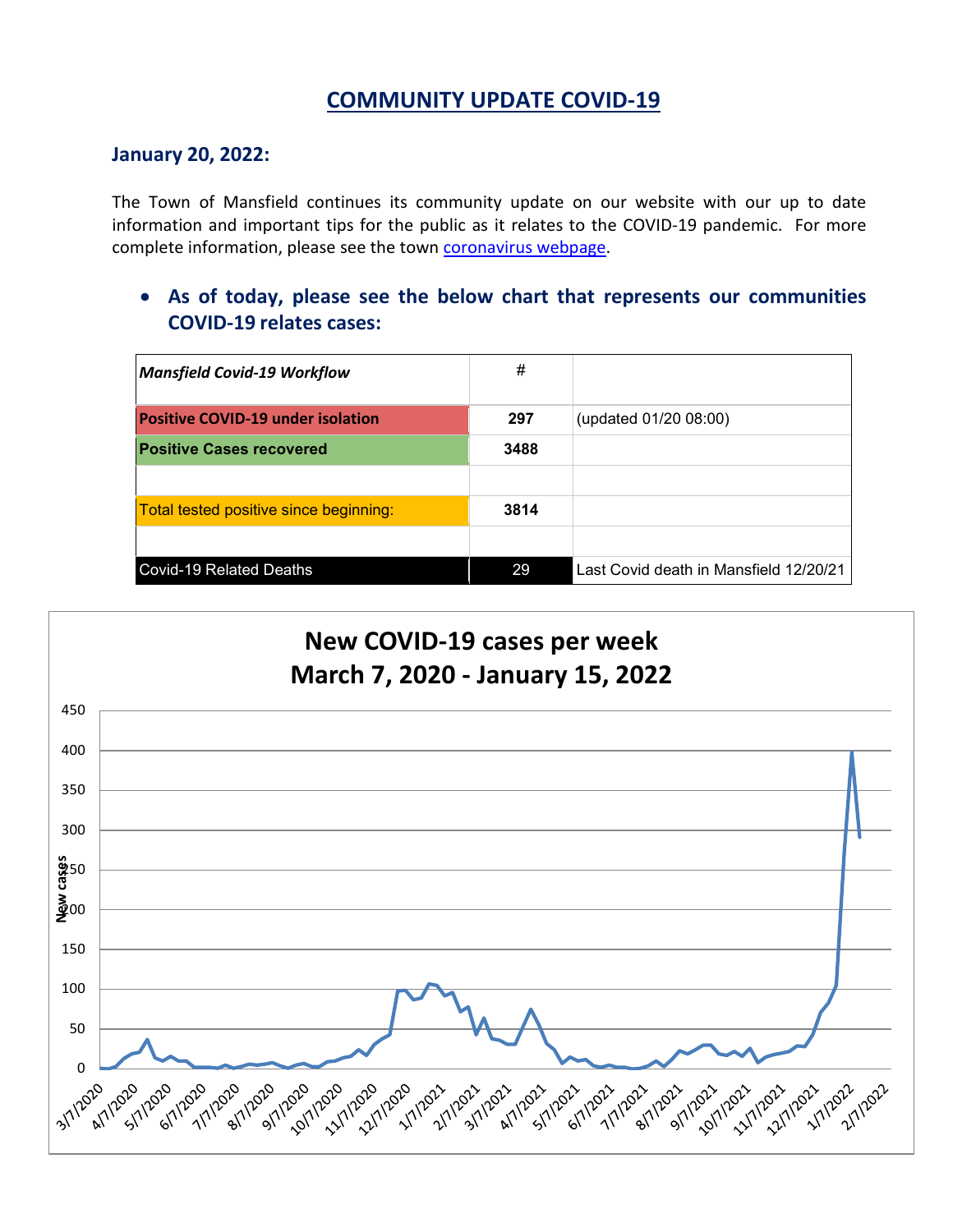

\*The Centers for Disease Control and Prevention (CDC) now recommends that Americans [stay "up to date" with](https://www.cdc.gov/coronavirus/2019-ncov/vaccines/stay-up-to-date.html)  [COVID-19 vaccines,](https://www.cdc.gov/coronavirus/2019-ncov/vaccines/stay-up-to-date.html) rather than be "fully vaccinated." Up to date means a person has received all recommended COVID-19 vaccines, including any booster dose(s) when eligible. Fully vaccinated means a person has received their primary series of COVID-19 vaccines.

#### • [Types of Masks and Respirators](https://www.cdc.gov/coronavirus/2019-ncov/prevent-getting-sick/types-of-masks.html)



Wearing a mask that fits well, is most protective, and that you will wear consistently is a critical public health tool for preventing spread of COVID-19.

Some masks and respirators offer higher levels of protection than others, and some may be harder to tolerate or wear consistently than others. It is most important to [wear a well-fitting mask](https://protect-us.mimecast.com/s/gUX7CKrzl2IW7RKSoDFWb?domain=t.emailupdates.cdc.gov) or respirator correctly that is comfortable for you and that provides good protection.

Properly fitted respirators provide the highest level of protection and may be most important for certain higher risk situations, or by some people at *increased* [risk for severe disease.](https://protect-us.mimecast.com/s/a3gRCL90m2H9BzqtKEYRP?domain=t.emailupdates.cdc.gov)

CDC's [mask recommendations](https://protect-us.mimecast.com/s/Zz9CCM8Nn2s3BnPUOx20V?domain=t.emailupdates.cdc.gov) provide information that people can use to improve how well their masks protect them.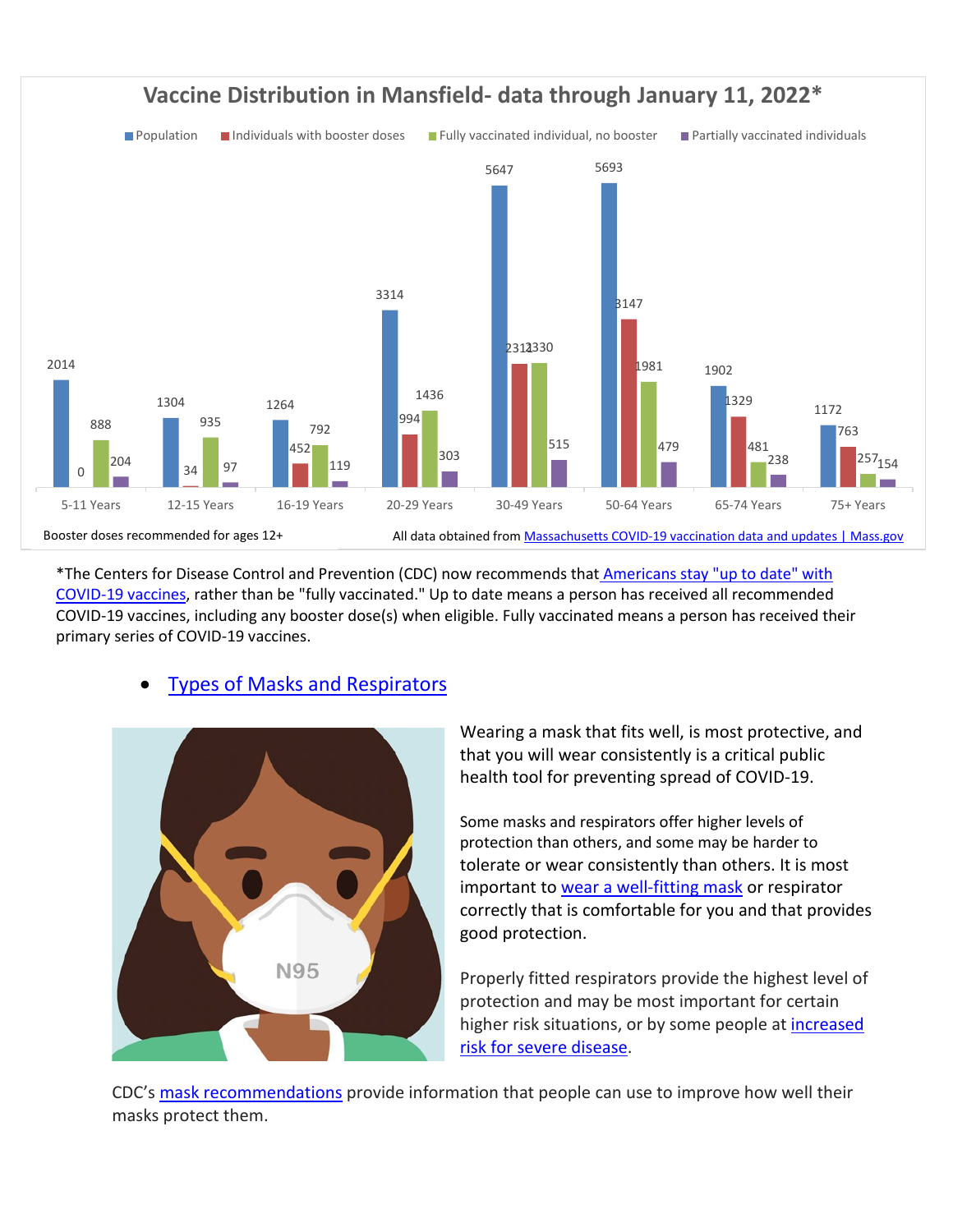## • [Free at-home COVID-19 Test kits](https://www.covidtests.gov/)

Every home in the U.S. is eligible to order 4 free at-home COVID-19 tests. The tests are completely free. Orders will usually ship in 7-12 days.

Order your tests now so you have them when you need them. Click here: **[Place Your Order for Free](https://special.usps.com/testkits)  [At-Home COVID-19 Tests](https://special.usps.com/testkits)**

Residential households in the U.S. can order one set of 4 free at-home tests from USPS.com. Here's what you need to know about your order:

- Limit of one order per residential address
- One order includes 4 individual rapid antigen COVID-19 tests
- Orders will ship free starting in late January

# **Get free at-home COVID-19 tests**

• [Get Vaccinated Against COVID-19](https://www.mass.gov/covid-19-vaccine) for individuals age 5+

#### **Important Links for Vaccination:**

- MA COVID-19 Vaccine Information: [www.mass.gov/info-details/massachusetts-covid-19](http://www.mass.gov/info-details/massachusetts-covid-19-vaccine-information) [vaccine-information](http://www.mass.gov/info-details/massachusetts-covid-19-vaccine-information)
- Find a Vaccine Location, including boosters: [www.vaxfinder.mass.gov](http://www.vaxfinder.mass.gov/)
- COVID-19 Vaccine frequently asked questions: [www.mass.gov/info-details/covid-19-vaccine](http://www.mass.gov/info-details/covid-19-vaccine-frequently-asked-questions)[frequently-asked-questions](http://www.mass.gov/info-details/covid-19-vaccine-frequently-asked-questions)
- COVID-19 vaccine booster shots, ages 12+: www.cdc.gov/coronavirus/2019 ncov/vaccines/booster-shot.html
- COVID-19 booster frequently asked questions: [www.mass.gov/info-details/covid-19-booster](http://www.mass.gov/info-details/covid-19-booster-frequently-asked-questions)[frequently-asked-questions](http://www.mass.gov/info-details/covid-19-booster-frequently-asked-questions)
- Generate a COVID-19 digital vaccine card: [www.MyVaxRecords.Mass.Gov](http://www.myvaxrecords.mass.gov/)
- Request a copy of your vaccine record: [www.mass.gov/info-details/requesting-a-copy-of](http://www.mass.gov/info-details/requesting-a-copy-of-your-covid-19-vaccination-record)[your-covid-19-vaccination-record](http://www.mass.gov/info-details/requesting-a-copy-of-your-covid-19-vaccination-record)
- [Public Health Advisory regarding COVID-19 Testing](https://www.mass.gov/advisory/public-health-advisory-regarding-covid-19-testing)

The Massachusetts Department of Public Health advises all residents to seek COVID-19 tests when exhibiting [COVID symptoms,](https://www.mass.gov/info-details/about-covid-19#symptoms-) or five days following a known close contact with someone diagnosed with COVID pursuant to MA DPH quarantine and isolation protocols, updated in accordance with the new CDC guidance.

#### **Important Links for Testing:**

- CDC's online COVID-19 Viral Testing Tool: [https://bit.ly/covid-testing-tool](https://bit.ly/covid-testing-tool?fbclid=IwAR2ddn7qeVY_b_v0O-rkK3en8x-EPMGTVlQDDSNZxwhZrjtH_hTNHEzYKP8)
- MA DPH COVID-19 Testing information:<https://www.mass.gov/covid-19-testing>
- Find a COVID-19 Test:<https://www.mass.gov/info-details/find-a-covid-19-test>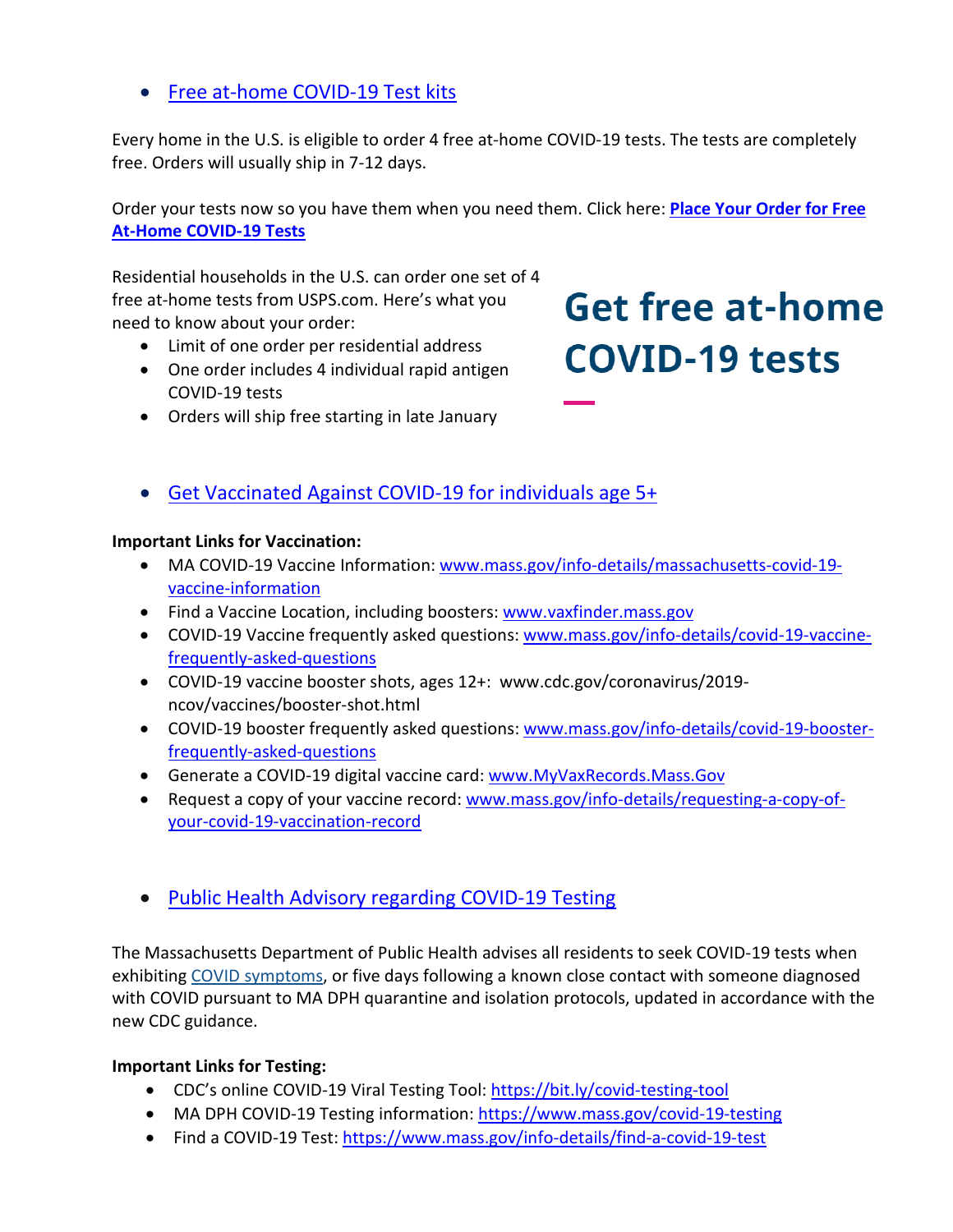- Using a COVID-19 Self-Test:<https://www.mass.gov/info-details/using-a-covid-19-self-test>
- CDC COVID-19 Testing:<https://www.cdc.gov/coronavirus/2019-ncov/testing/index.html>

**The Town of Mansfield does not have any public testing or self-test kits available at this time. Please check the [Mansfield Health Department Coronavirus Information webpage](https://www.mansfieldma.com/536/Coronavirus-Information) for updates.** 

### • Mask [Mandate for all public spaces within Mansfield](https://www.cdc.gov/coronavirus/2019-ncov/prevent-getting-sick/about-face-coverings.html)

Due to the rapid rise in cases in the Town of Mansfield, the Mansfield Board of Health has enacted an emergency order requiring masks for all individuals aged two years and above in all indoor public spaces, places of worship, or private spaces open to the public except where an individual is unable to wear a face covering due to a medical condition or disability. This mandate will be in place until February 28, 2022. Additional information can be found on the Coronavirus webpage: [Coronavirus](https://www.mansfieldma.com/536/Coronavirus-Information)  [Information | Mansfield, MA \(mansfieldma.com\)](https://www.mansfieldma.com/536/Coronavirus-Information)



## • [Bristol county identified as an area of high](https://covid.cdc.gov/covid-data-tracker/#county-view) transmission

Bristol county has been identified by the CDC as an area of high transmission for COVID-19. The CDC recommends all people, no matter their vaccination status, wear masks indoors and in crowded outdoor settings in areas of substantial or high transmission. More information can be found [here.](https://www.cdc.gov/coronavirus/2019-ncov/prevent-getting-sick/diy-cloth-face-coverings.html)

| County         | <b>COVID transmission</b> |
|----------------|---------------------------|
|                | level                     |
| Barnstable     | High                      |
| Berkshire      | High                      |
| Bristol        | High                      |
| <b>Dukes</b>   | High                      |
| Essex          | High                      |
| Franklin       | High                      |
| Hampden        | High                      |
| Hampshire      | High                      |
| Middlesex      | High                      |
| Nantucket      | High                      |
| <b>Norfolk</b> | High                      |
| Plymouth       | High                      |
| Suffolk        | High                      |
| Worcester      | High                      |

## **Bristol County, Massachusetts** State Health Department [2]

#### 7-day Metrics | 7-day Percent Change

| <b>Community Transmission</b>                                                                                                                                                                                               | $\blacksquare$ High |  |
|-----------------------------------------------------------------------------------------------------------------------------------------------------------------------------------------------------------------------------|---------------------|--|
| Everyone in <b>Bristol County, Massachusetts</b> should wear a mask<br>in public, indoor settings. Mask requirements might vary from<br>place to place. Make sure you follow local laws, rules, regulations<br>or guidance. |                     |  |
| How is community transmission calculated?                                                                                                                                                                                   |                     |  |
|                                                                                                                                                                                                                             | January 20, 2022    |  |
| Cases                                                                                                                                                                                                                       | 10,049              |  |
| Case Rate per 100k                                                                                                                                                                                                          | 1,777.9             |  |
| % Positivity                                                                                                                                                                                                                | N/A                 |  |
| Deaths                                                                                                                                                                                                                      | 20                  |  |
| % of population $\geq 5$ years of age fully<br>vaccinated                                                                                                                                                                   | 66.1%               |  |
| New Hospital Admissions                                                                                                                                                                                                     | 257                 |  |
|                                                                                                                                                                                                                             |                     |  |